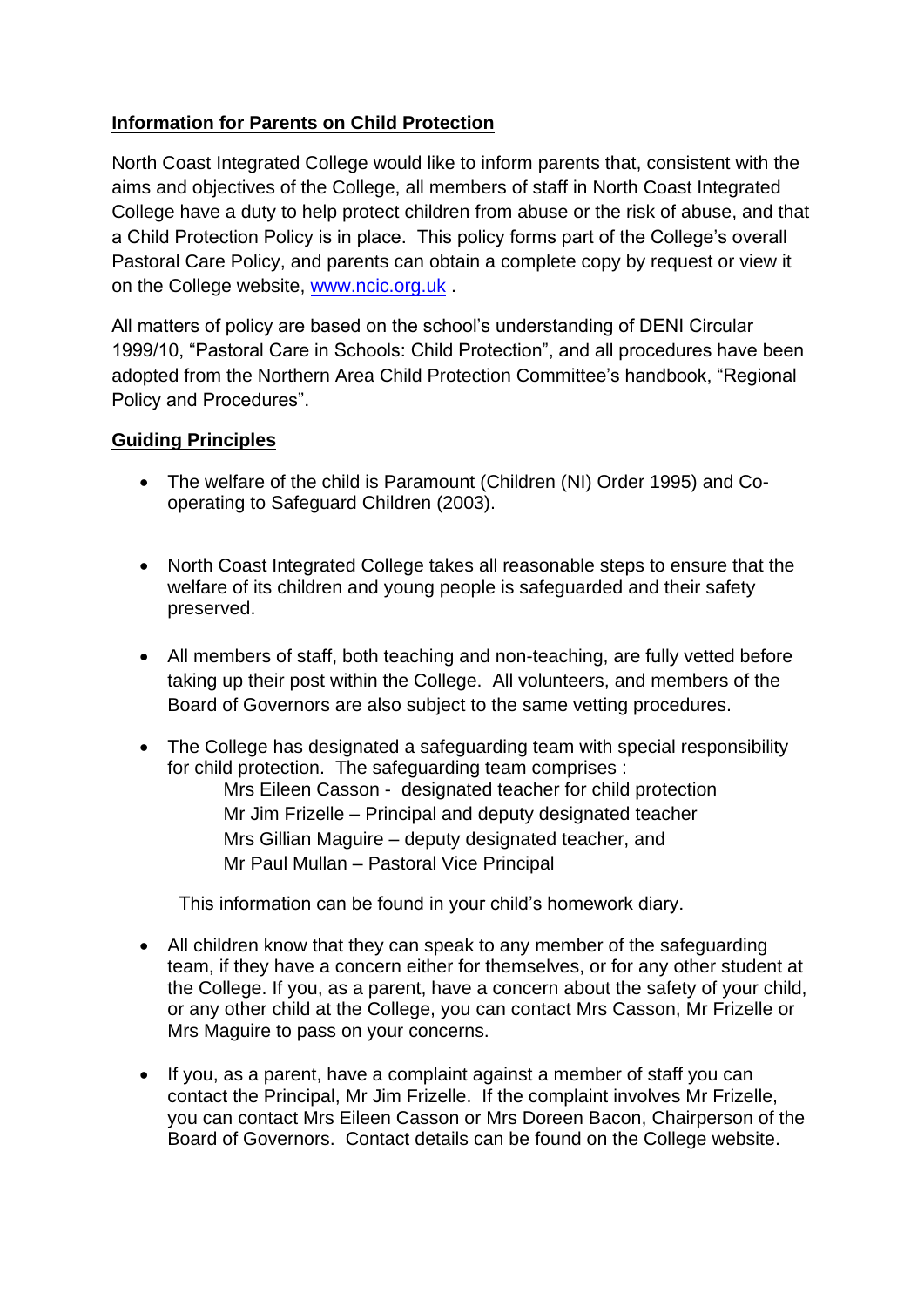- The College has set in place procedures to be followed where the College has been alerted to possible abuse, based on the guidance given by the Area Child Protection Committee and North Eastern Education and Library Board.
- All staff, teaching and non-teaching, have been made aware of the signs of possible abuse, and of the procedures to be followed, and will be encouraged to be alert to any signs of abuse. **No concern about a child's welfare will be ignored.**

#### **Support Services**

Some victims of abuse find it impossible to talk about their problems to any familiar adult, and signs giving rise to concerns which might prompt gentle questioning are not always apparent. Some pupils may feel more comfortable in talking to someone on the telephone. The College can facilitate this by displaying numbers and websites on noticeboards to make pupils aware of local or national helplines. Details of useful local and national helplines, and website addresses, are also included in your child's homework diary.

**New Life Counselling** provides the College with a counsellor (Thomas Marron) who visits the College each Thursday morning. Students can self-refer to speak with the counsellor by putting their name into the self-referral box which can be located on the wall, on the staff room corridor. Staff, and parents, may also recommend that a student speaks to the counsellor, but it must be understood that the student's participation should be voluntary.

**NNELB** also provide a **youth worker** (Jim Mc Cartney) who is also available to discuss issues around self-esteem, anger management, group relationships etc. with students on a one-to-one, and small group basis. It is primarily staff, who will refer students to the youth worker, and parental permission must be sought in advance.

#### **Helpful Numbers**

**Social Services 028 70352221 OR The Gateway Team 028 70325462**